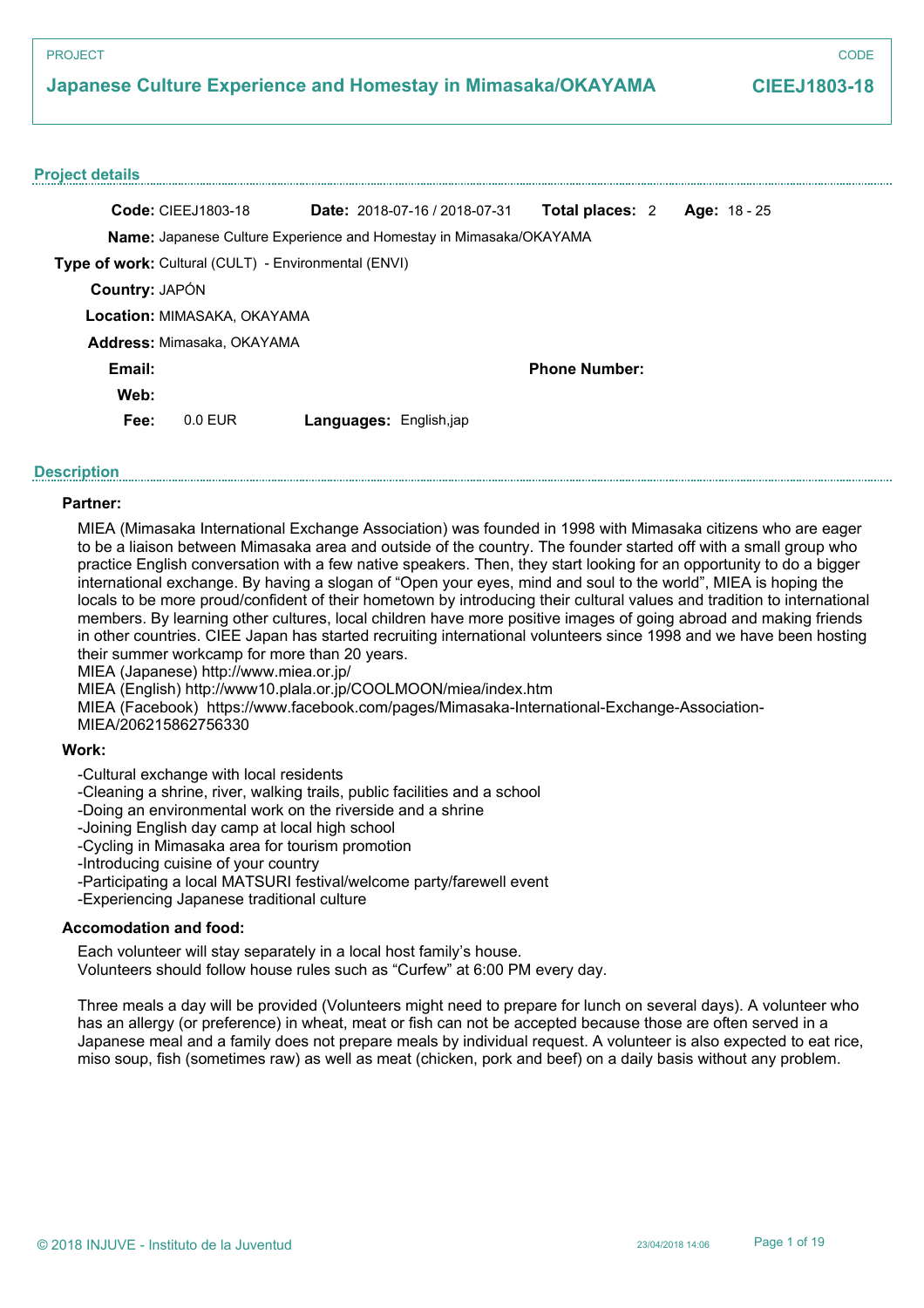# **Japanese Culture Experience and Homestay in Mimasaka/OKAYAMA**

**CODE** 

## **Location and leisure:**

Mimasaka-city (http://kanko.city.mimasaka.lg.jp/ ) is famous for beautiful landscapes and hot springs. The most notable sightseeing spot is the birthplace of Musashi Miyamoto (1584~1645), the strongest swords man handling two swords at the same time.

Hayashino Station is located about one and half hours by train (JR Kishin line) from Himeji city in Hyogo prefecture. Their landmark Himeji Castle was designated as a national treasure in 1931 and the World Cultural Heritage in 1993.

Regarding the schedule on Sundays, please ask your host family if they have any plan made for the day before you make your own schedules. Keep in mind that you are strongly expected to spend time with your host family on weekends. Please do not make any plan with your friends on weekends without agreeing with your host family in advance. A volunteer is recommended to bring 5,000-20,000yen for sightseeing, souvenirs, and other personal expenses.

### **Requirements:**

Every volunteer must be able to ride on a bicycle for 5 km (sometimes up to 20 km) a day A volunteer is expected to be physically strong and tough under the strong summer sunlight

No volunteer is accepted if he/she has a strong allergy in cats, dogs or house dust

It is required that volunteers should prepare and bring things you can perform/display at an international exchange event. Pictures, CD, books, magazines, toys, games or snacks of your country are suggested. You can have your own booth, display them and give presentation about your country at this event. Also, please bring home countries' recipes and ingredients. 10-20 people will come to enjoy this event with International volunteer

A hat, sunglasses, long-sleeves shirt, full-length pants(at least 2) are essential to bring for cleaning and environmental work outside.

Rain boots are needed only those whose foot size is over 11 inches (28cm).

You are required to sign up a travel Insurance in your country. Without insurance contract, you can not participate in any activities.

A couple is not allowed at all. We accept one volunteer from each organization

## **Additional information**

## **Location:**

Mimasaka, OKAYAMA

## **Remarks**

included 3 MTV volunteers

### **How to get**

**Airport:** KIX **Bus/train station:** train- JR Hayashino Station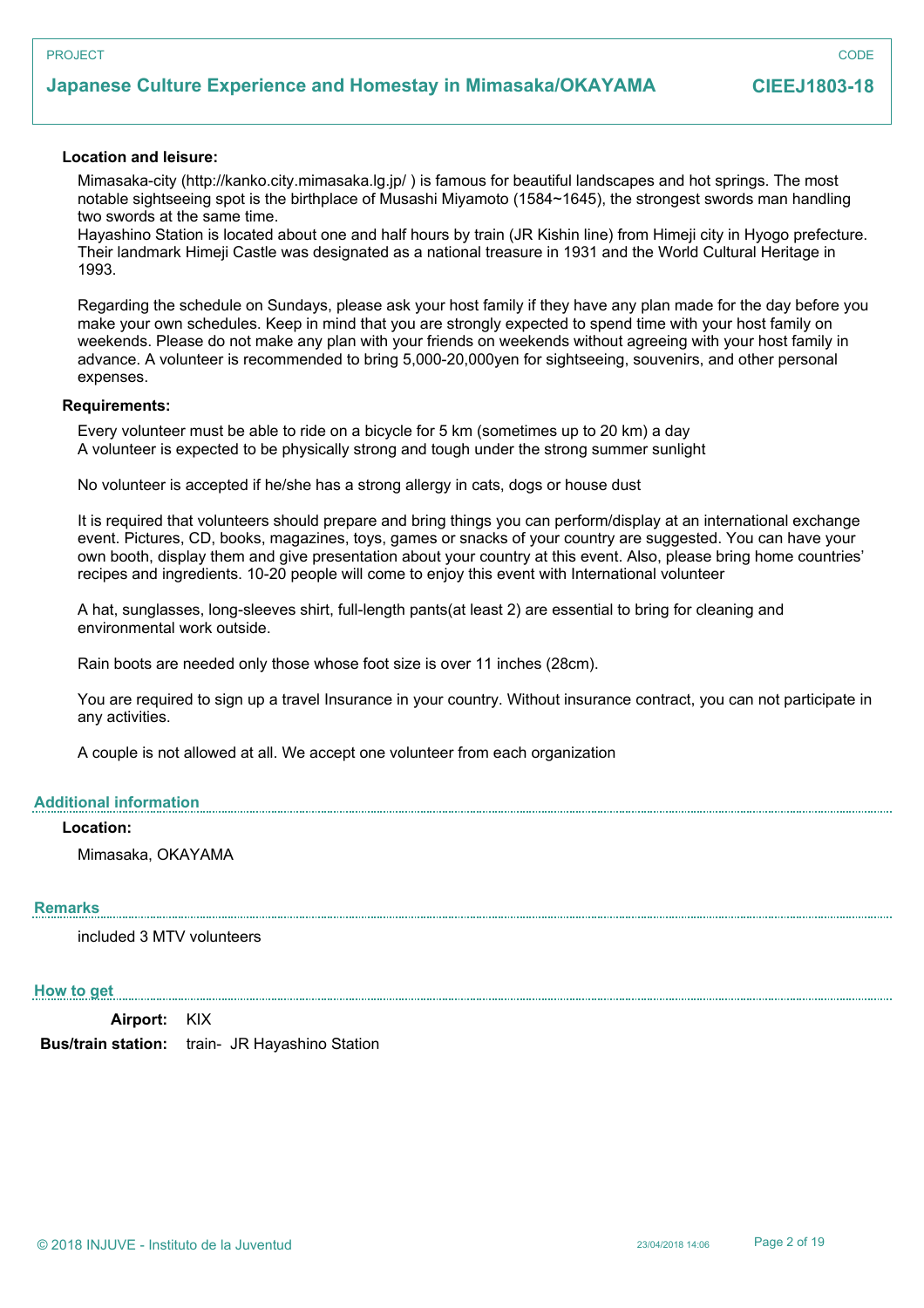| <b>PROJECT</b>                                                                          |                                             |                                                                                     |                        | CODE                |
|-----------------------------------------------------------------------------------------|---------------------------------------------|-------------------------------------------------------------------------------------|------------------------|---------------------|
| <b>Summer Cultural program at School and Japanese Village Life</b><br><b>Experience</b> |                                             |                                                                                     |                        | <b>CIEEJ1806-18</b> |
| <b>Project details</b>                                                                  |                                             |                                                                                     |                        |                     |
|                                                                                         | <b>Code: CIEEJ1806-18</b>                   | <b>Date: 2018-07-22 / 2018-08-03</b>                                                | <b>Total places: 1</b> | <b>Age: 18 - 30</b> |
|                                                                                         |                                             | <b>Name:</b> Summer Cultural program at School and Japanese Village Life Experience |                        |                     |
|                                                                                         |                                             | Type of work: Educational (EDU) - Cultural (CULT)                                   |                        |                     |
| Country: JAPÓN                                                                          |                                             |                                                                                     |                        |                     |
|                                                                                         | <b>Location: HAGI &amp; MINE, YAMAGUCHI</b> |                                                                                     |                        |                     |
|                                                                                         | Address: Hagi & Mine, YAMAGUCHI             |                                                                                     |                        |                     |
| Email:                                                                                  |                                             |                                                                                     | <b>Phone Number:</b>   |                     |
| Web:                                                                                    |                                             |                                                                                     |                        |                     |
| Fee:                                                                                    | 45.0 EUR                                    | Languages: English,jap                                                              |                        |                     |

## **Description**

## **Partner:**

Hagi Koen Gakuin is a private mission school, having its origin in Mercedarias Misioneras de Bérriz (Spain). In 1952, they established junior high school, placing high school on the side. The school is small in size, with only 160 students (from 7th to 12th graders). They focus on religious field (Catholic) and English teaching. The local partner is looking for volunteers who is mature, energetic and interested in revitalizing the community and accelerate communication among Japanese and international members. CIEE Japan started STV with Hagi Koen Gakuin back in 2008 and the joint program started in 2014.

Koen Gakuin School http://www.hagikoen.jp/

## **Work:**

Join summer Program and help Junior high ? high school students at Koen Gakuin

-As an active teacher assistant, volunteer support many classes such as culture, music, physical exercise, games, craft, cooking and even field trip to give them chances to speak out and enjoy talking in English

-Introduce children songs and games from your home country

-Play sports sing and dance with Japanese children

-Cook home country cuisine with Japanese children

-Each volunteer will be responsible for giving a lecture (a presentation) about home country

-Go on a Field trip in Hagi city with students

## **Accomodation and food:**

A school-owned guesthouse and Japanese style house

Volunteers take turns and cook breakfast and dinner. Volunteers will have school lunch at Hagi Koen

### **Location and leisure:**

Hagi is located in Yamaguchi prefecture, in the west part of Honshu, the Mainland of Japan, and faces the Sea of Japan. It is a small local city with the population of 55,000.

Mine is a neighboring city to Hagi and it is 30 minutes away from Shin Yamaguchi Station which is the hub station for bullet train. The camp location is within the area of a mysterious Akiyoshido Cave(¿¿¿) and a beautiful Beppu Benten pond (*¿¿¿*¿). They became a popular touristic spot in recent years. A volunteer needs at least 10,000 JPY in cash if she/he wants to go sightseeing on free-day.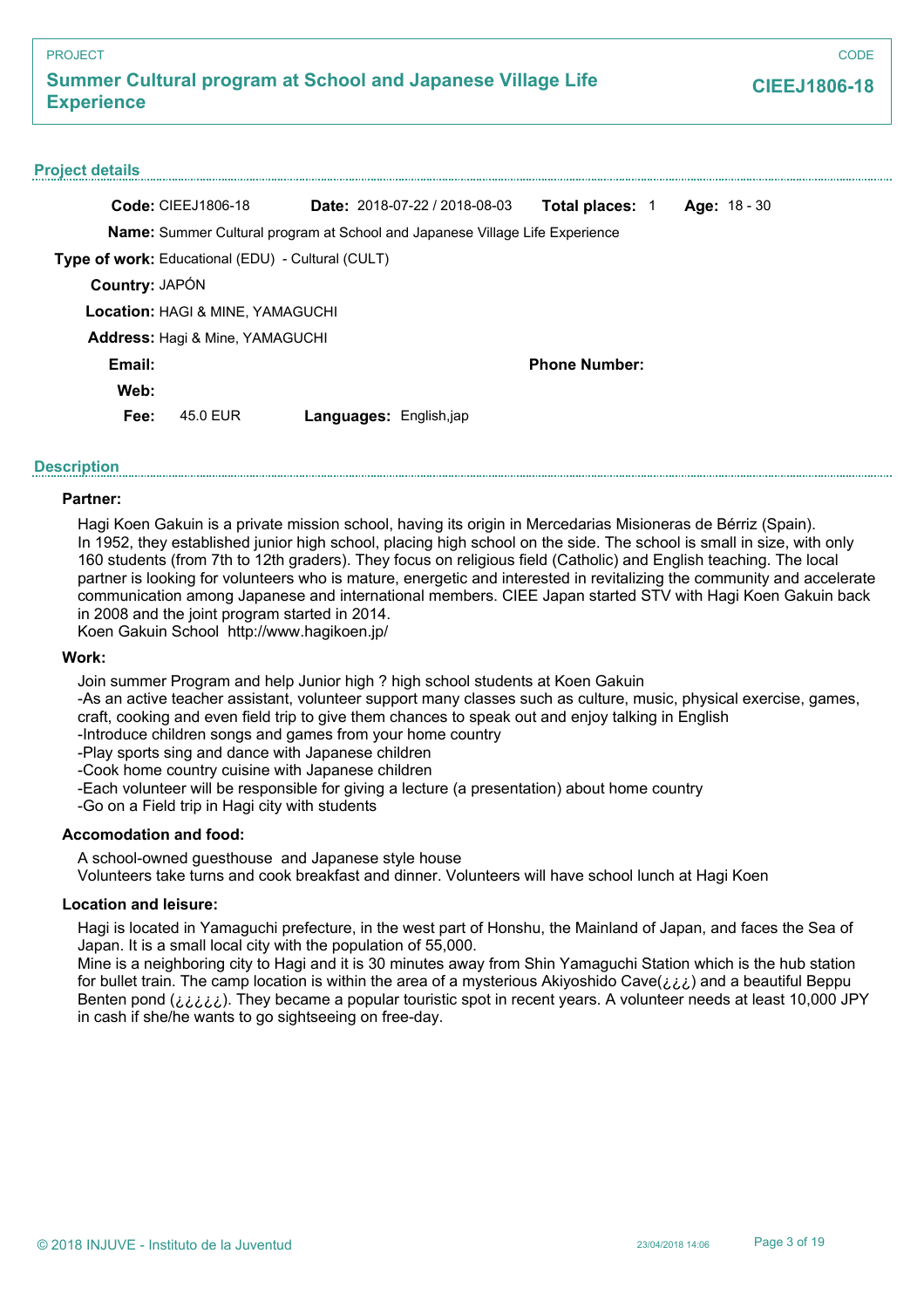## **Requirements:**

1. Volunteers need a strong motivation to be an active member to teach/take care of children during each class at Hagi Koen school.

2. Volunteers will do a presentation of their countries during English class. Please prepare the topic such as your hometown, food, sports, architecture, landmarks, greetings or game.

3. Extra fee 5,000 JPY(about 40 EURO). Please pay on arrival. This fee will be will be used for supporting the accommodation fee

4. A motivation letter (more than 5 sentences long) is required. Please include your interest, motivation, experience and strength of yourself in English or Japanese.

Volunteers should bring one white shirt with collar and trousers (either black, navy or beige) for school event. For other days, long sleeve shirt (as well as T-shirt) and long pants, swimwear (for swimming), sneakers, flip-flops, bug protected spray, bath towels, facial towels, toothpaste, brush, shampoo and conditioner, presentation material, seasonings that represent your country (salt, garlic, paste, sauce or pepper)

### **Additional information**

## **Location:**

Hagi & Mine, YAMAGUCHI

### **How to get**

**Airport:** KIX

Kansai International Airport (INTERNATIONAL) Fukuoka Airport (DOMESTIC) ¿Since INTERNATIONAL airport terminal is 500 km away from the camp location, we recommend you to take a domestic flight. From Fukuoka airport, you can take a local train to get to the hub station "Hakata". From Hakata station to Shin Yamaguchi station, you can take a bullet train (Shinkansen). It will be 40-60 minutes ride. **Bus/train station:**

Station: JR Higashi-Hagi Station (local train)/JR Shin Yamaguchi Station (bullet train from Tokyo)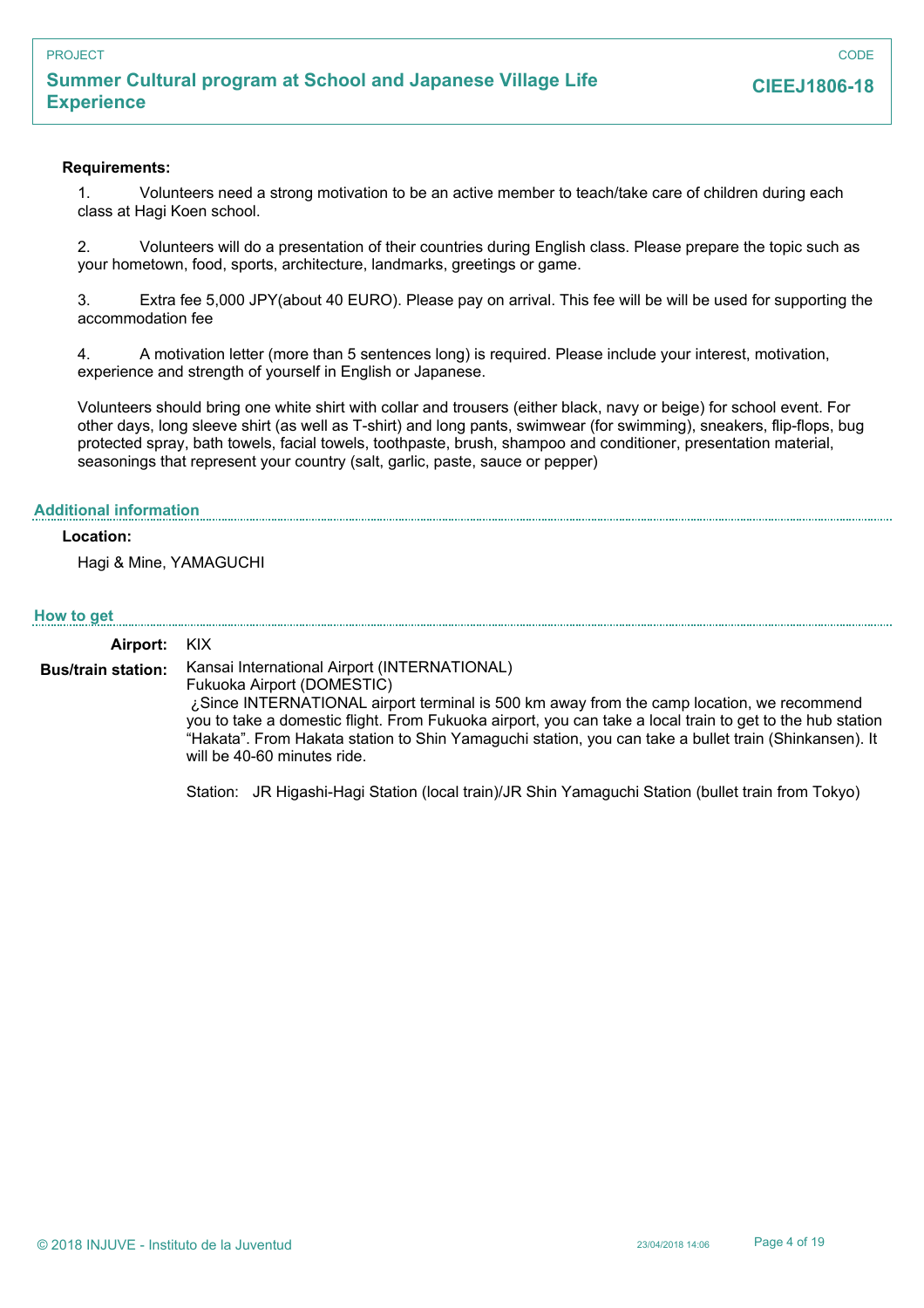**CODE** 

## **Project details**

|                       | <b>Code: CIEEJ1807-18</b>                                                                    |                               | <b>Date:</b> $2018-07-25/2018-08-08$ | <b>Total places: 1</b> | Age: $18 - 30$ |
|-----------------------|----------------------------------------------------------------------------------------------|-------------------------------|--------------------------------------|------------------------|----------------|
|                       | Name: Childcare & Community Support in Hiroshima, the 73rd Memorial Summer to Pray for Peace |                               |                                      |                        |                |
|                       | <b>Type of work:</b> Work with kids (KIDS) - Cultural (CULT)                                 |                               |                                      |                        |                |
| <b>Country: JAPÓN</b> |                                                                                              |                               |                                      |                        |                |
|                       | Location: HIROSHIMA                                                                          |                               |                                      |                        |                |
|                       | <b>Address: HIROSHIMA</b>                                                                    |                               |                                      |                        |                |
| Email:                |                                                                                              |                               |                                      | <b>Phone Number:</b>   |                |
| Web:                  |                                                                                              |                               |                                      |                        |                |
| Fee:                  | 130.0 EUR                                                                                    | <b>Languages: English,jap</b> |                                      |                        |                |
|                       |                                                                                              |                               |                                      |                        |                |

## **Description**

## **Partner:**

It is a joint project with KUSUNOKI childcare center and ?You Ai Sun Kochi?, a local community of Kochi town in Hiroshima. CIEE Japan has been organizing this project since 2008 and it is going to be 11st year in this summer. KUSUNOKI childcare center hold up the children-centered policy which emphasizes ?play? and ?dialogue?, fostering the curiosity of children. Kochi is located in the eastern part of Higashi-hiroshima city centering on Kawachi Station, surrounded by clear streams. You Ai Sun Kochi is received warm support from local residents, and activates residents? communication of the town.

This year is 73rd memorial year after the nuclear bombing were thrown in the city of Hiroshima in 1945. It is still recorded as first and remains the only time nuclear weapons were ever used in a war. On 6 August, the day of bombing, Peace Memorial Ceremony is held in Hiroshima and it has many visitors to memorialize the victims of the war and pray for peace. Volunteers will also attend the ceremony, which will be an opportunity to think of world peace.

KUSUNOKI Childcare center (JAPANESE) http://qoonea.com/kusunoki/index.html

## **Work:**

-At Kochi town, volunteers join activities to stimulate the community and accelerate communication among local and international members. More detail task to be decided.

-At Kochi town, volunteers prepare and help local event ?Riverside festival?

-Communicate with locals at Japanese bamboo charcoal workshop.

-Take a good care of children at KUSUNOKI childcare center for a week

 (have them take a shower and a nap, prepare snacks, read them a book, help summer festival, take children to the park)

-Participate and offer a silent prayer to Hiroshima Peace Memorial Ceremony and its related events on August 6th

## **Accomodation and food:**

Volunteer will stay at 2 different places

1. Japanese style house (25th July-31st July)

Sleep on the floor with FUTON (or sleeping bag), a washer, kitchen, restroom, bathroom with bathtub are available. Supermarket is 10 minutes on foot.

KUSUNOKI Childcare center ? On the floor with futon mattress (1st August-8th August) Western room or large room with your sleeping bag. Kitchen, restroom, bathroom, washer, internet (free wifi) , convenience store is in 1 minute, supermarket is 5 minutes away by walk.

Volunteers cook breakfast and dinner by themselves. Lunch will be provided.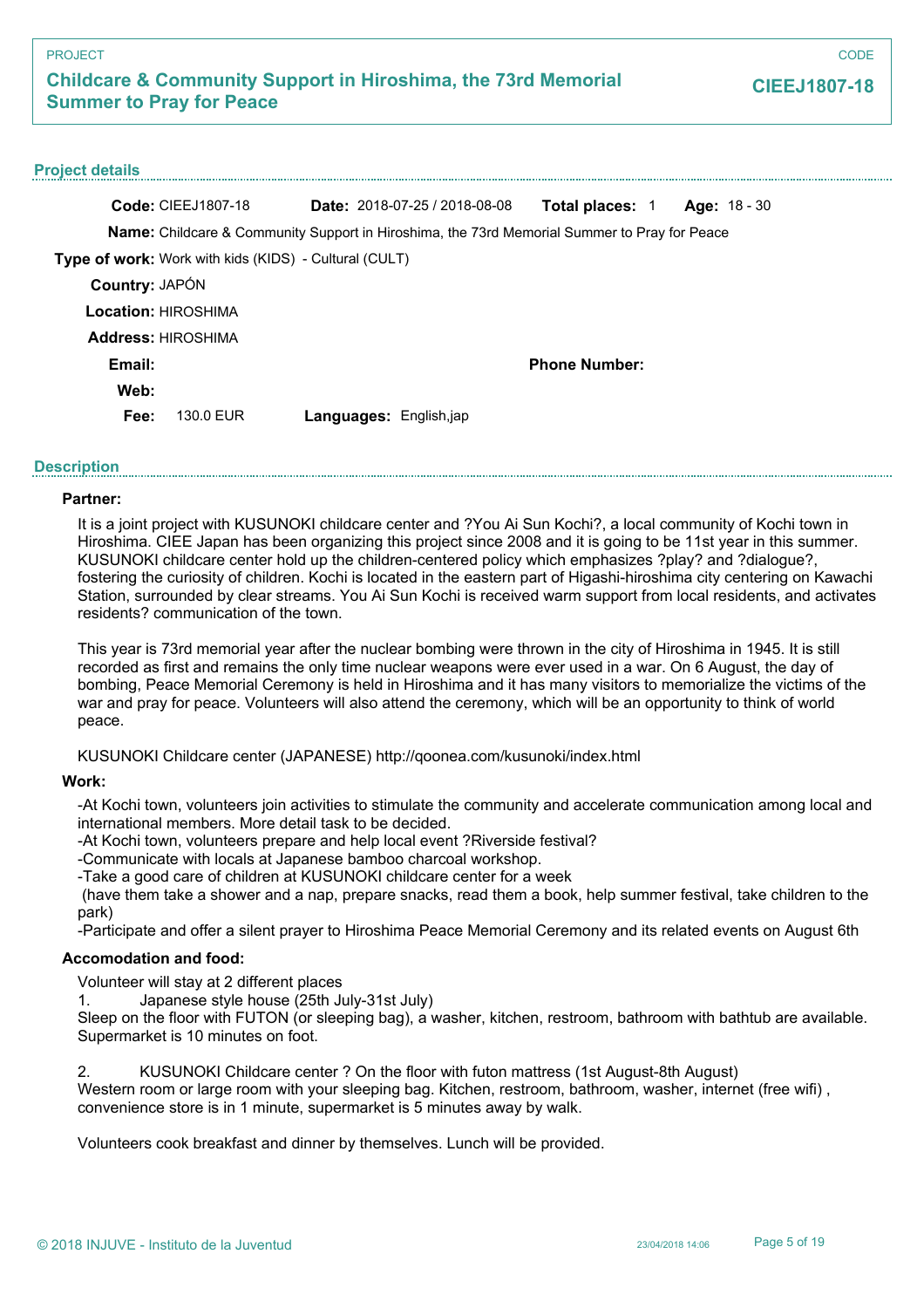### **Location and leisure:**

Hiroshima city which has overcome and recovered from the tragedy of atomic bombing in WW $\zeta$  is now the biggest city in Chugoku-Shikoku Region. If you would like to visit Osaka/Kyoto/Nara/Kobe area, plan your trip after the project, you will not be able to go sightseeing those tour spots during workcamp. A volunteer needs at least 10,000 JPY in cash if she/he wants to go sightseeing on free-day.

### **Requirements:**

1. Extra fee 14,000 JPY(about 120 EURO). Please pay on arrival. This fee will be used for supporting the local partner to run this camp

2. If your volunteer cancels a project with any reason after confirmation slip has been submitted to CIEE Japan, we request your organization to find an alternative volunteer. Cancellation gives a huge impact in this project because there are many local people preparing to welcome international volunteers (They do some pre-study about the countries international volunteers are from)

3. Volunteers should study about the history of Hiroshima ?Hiroshima Peace Memorial Museum, Atomic Bomb Museum, the Atom bomb dome - before coming to Japan.

4. A motivation letter (more than 5 sentences long) is required. Please include your interest, motivation, experience and strength of yourself in English or Japanese.

Sleeping bag, mattress (at a childcare center, a floor is very hard and sleeping bag may be too thin to hurt your back), work clothes that are suitable for activities (T-shirts, pants), sneakers, toiletries, towels, hat/cap, rain wear, Volunteers are requested to introduce their own countries by showing photos and maps, teaching children?s songs and plays, or introducing recipes.

## **Additional information**

### **Location:**

HIROSHIMA

## **Remarks**

The weather is not stable at this time of the seasons. Outdoor work (especially during camping) may change if it rains.

### **How to get**

**Airport:** KIX Hiroshima airport (DOMESTIC) ¿In order to get to the meeting point, It will cost about 600- 1,000YEN/oneway Kansai International Airport (INTERNATIONAL) ¿In order to get to the meeting point, It will cost about 10.000-12,000YEN/oneway **Bus/train station:**

Station: JR Kochi Station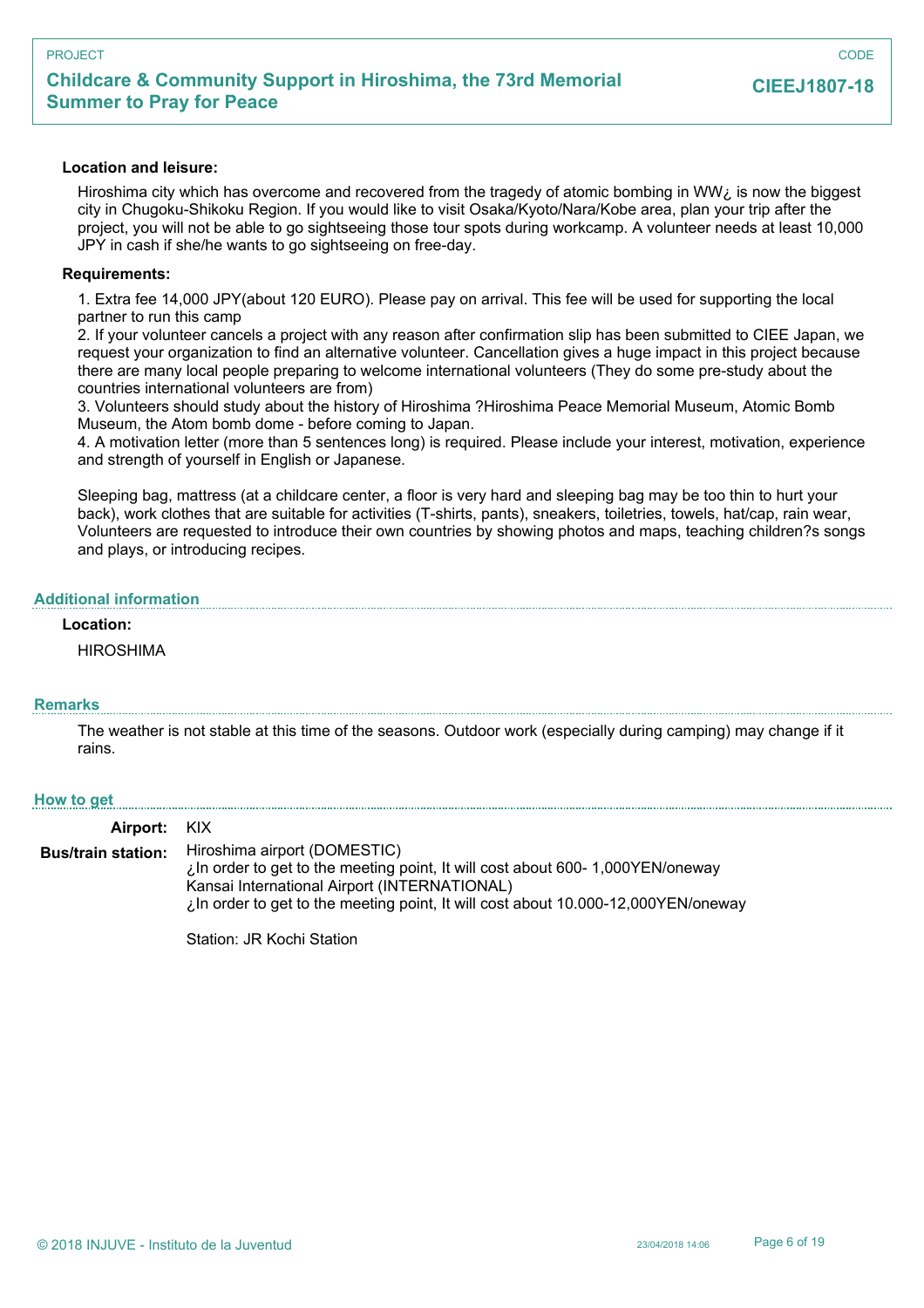# **Higashi Shirakawa English Village camp**

# **CIEEJ1808-18**

| <b>Project details</b> |                                                            |                               |                                      |                        |                     |  |
|------------------------|------------------------------------------------------------|-------------------------------|--------------------------------------|------------------------|---------------------|--|
|                        | <b>Code: CIEEJ1808-18</b>                                  |                               | <b>Date: 2018-08-06 / 2018-08-15</b> | <b>Total places: 2</b> | <b>Age: 18 - 30</b> |  |
|                        | <b>Name:</b> Higashi Shirakawa English Village camp        |                               |                                      |                        |                     |  |
|                        | Type of work: Language camp (LANG) - Work with kids (KIDS) |                               |                                      |                        |                     |  |
| Country: JAPÓN         |                                                            |                               |                                      |                        |                     |  |
|                        | Location: HIGASHISHIRAKAWA                                 |                               |                                      |                        |                     |  |
|                        | Address: Higashishirakawa                                  |                               |                                      |                        |                     |  |
| Email:                 |                                                            |                               |                                      | <b>Phone Number:</b>   |                     |  |
| Web:                   |                                                            |                               |                                      |                        |                     |  |
| Fee:                   | 65.0 FUR                                                   | <b>Languages:</b> English,jap |                                      |                        |                     |  |
|                        |                                                            |                               |                                      |                        |                     |  |

## **Description**

## **Partner:**

Higashi Shirakawa Village Board of Education offers this program in cooperation with Nagoya University of Commerce & Business as well as local NPO AOZORA KENBUN JYUKU Since 2014, NPO AOZORA KENBUN JYUKU take part in planning and operating the project.

The aim of this project is to have children in Higashi Shirakawa Village to build an international friendship and to widen their views, since most children have no opportunity to interact with non-Japanese people. Through this project, they will have chance to experience other culture and see the world differently.

CIEE Japan has been involved with this STV project since 1998 and it will be 20th anniversary this year.

NPO AOZORA KENBUN JYUKU Official (JAPANESE) http://www.aozora-kenbun.com NPO AOZORA KENBUN JYUKU Facebook (JAPANESE) https://www.facebook.com/aozorakenbun Higashi Shirakawa Village https://www.vill.higashishirakawa.gifu.jp/

## **Work:**

Volunteers are expected to work together with local university students to solve the ongoing problems and activities of this village

- Actively involved with English village camp and teach for Japanese children
- Cultural exchange with students at elementary and junior high school
- Visit kindergarten and senior home and do some activities together
- Help some agricultural work
- Clean the accommodation
- -Prepare for summer festival

-introduce food of your country(Bring a recipe!)

## English village camp (Several days)

International volunteers will spend great amount of time (mostly in the morning) by preparing and initiating this camp. Together with local university students, international volunteer will teach local children (elementary and junior high school) about English. Japanese children only learn English by the books. It is one of their fewer chances to practice it (speak out loud) with non-Japanese people. We would appreciate if international volunteers can take initiatives for this event (because some local university students are not experienced to teach/speak English).

If you can prepare children?s songs, games, quizzes that would be great as well. The local partner will assign some ESL teacher (TBD) and prepare board and photos and national flags to make an atmosphere international and fun!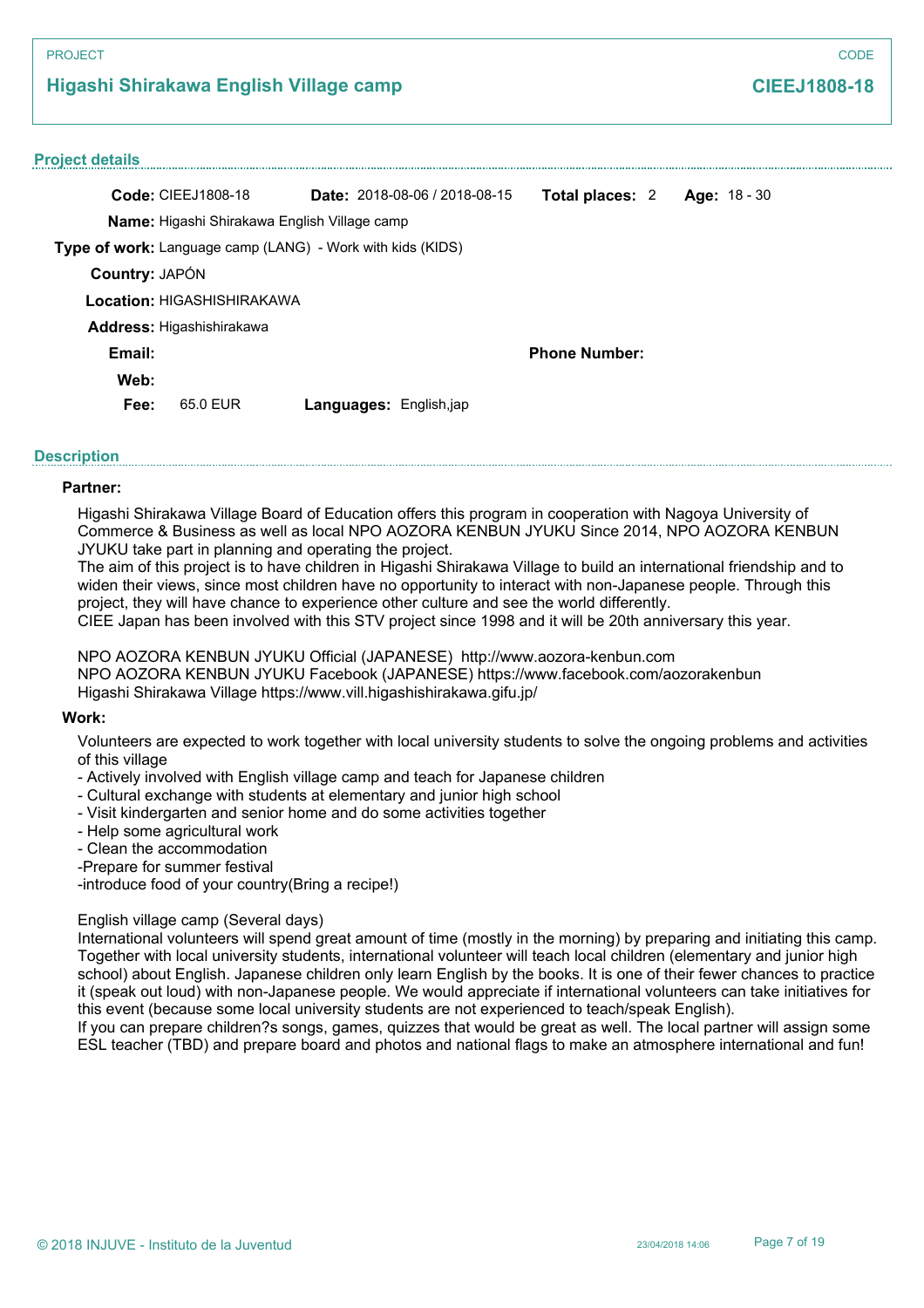# **Higashi Shirakawa English Village camp**

## **Accomodation and food:**

Japanese RYOKAN (They no longer use it for business purpose, but keep the facility as a place for visitors)

Facilities:

7 Japanese-style rooms are available for volunteers, washer, kitchen, bathroom with bathtub, restroom (both Japanese and a western style), fans, Free wifi is available, convenience store is 20 minutes by car, supermarket is 10 minutes by car

Volunteers take turns and cook breakfast and dinner by themselves. Food items will be provided. Local host mostly prepare lunch by providing BENTO box. Sometimes volunteers take turn to make lunch. There is a big BBQ event 1 night too.

### **Location and leisure:**

Higashi Shirakawa-Village is located in the central part of Japan, near the Hida Mountains which are very famous for its beautiful scenery among mountain climbers and tourists. Elevation is high and the population is about 4,000. Most villagers take part in forestry and cultivate tea tree. Shirakawa tea is famous around the area. 95% of the villages are covered with mountains and rich forests. Visitors can enjoy its quiet wild nature. If volunteers like to visit landmarks such as Shirakawago (a newly registered World Heritage) or Gero Onsen (famous hot spring), please plan your trip after the workcamp (the transportation is very limited during the program). A volunteer needs at least 10,000 JPY in cash if he/she wants to go sightseeing on free-day (such as Takayama city) but you can stay at the camp location if you do not want to go out with a big group.

### **Requirements:**

1. Big interest and motivation to teach English (or at least culture/language of your home country) to local Japanese children since this is core activity during this workcamp

2. Conversational Japanese is recommended, but not required

3. Some interest for outdoor activities, together with local Japanese children in the forest

4. Some interest for Japanese culture, language and custom (especially the lifestyle of rural area).

5. Extra fee 7000 JPY(about 60 EURO). Please pay on arrival. This fee will be used for supporting the accommodation fee

6. A motivation letter (more than 5 sentences long) is required. Please include your interest, motivation, experience and strength of yourself in English or Japanese.

A sleeping bag is a must. You can not use beddings the Ryokan owns. Clothing suitable for activities such as long sleeved items, pants cotton gloves and durable sneakers, swimwear, flip-flops, portable umbrella or rainwear, a hat/cap, facial towel, bath towel, sun protected cream or spray, medicine you use in your home country, a water bottle and a bug repellent. At least 20,000 JPY in cash (including extra fee). A credit card is useless in this area.

### **Additional information**

## **Location:**

Higashishirakawa

### **Remarks**

Please put the volunteer work on your highest priority. Please keep in mind that the villagers are not experienced to interact with people from overseas and they may look at you with curiosity, but no offence.

### **How to get**

**Airport:** KIX

**CIEEJ1808-18**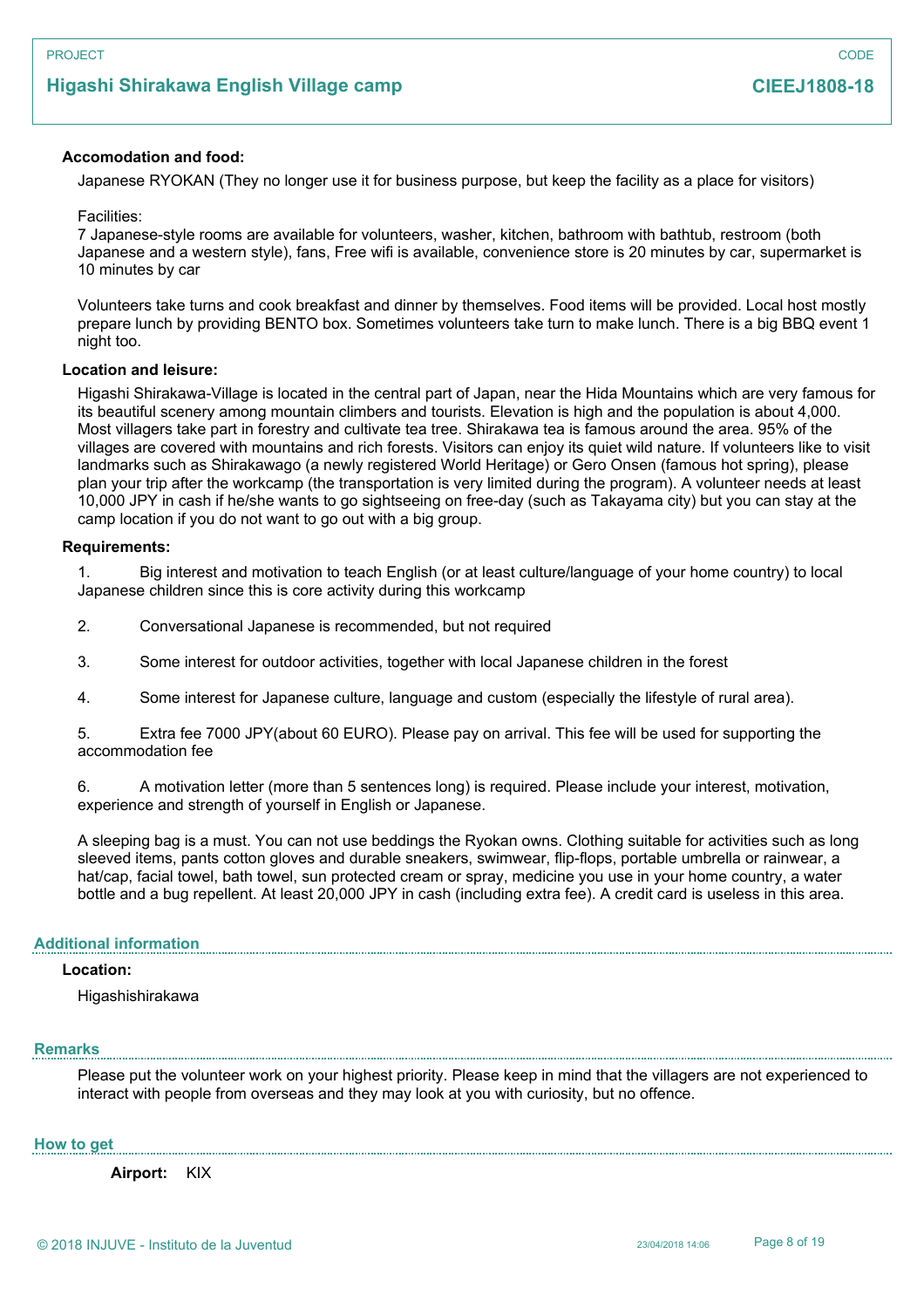# **Higashi Shirakawa English Village camp**

**CIEEJ1808-18**

**Bus/train station:**

Terminal: Central Japan International Airport Station: JR Shirakawaguchi station (Takayama Line)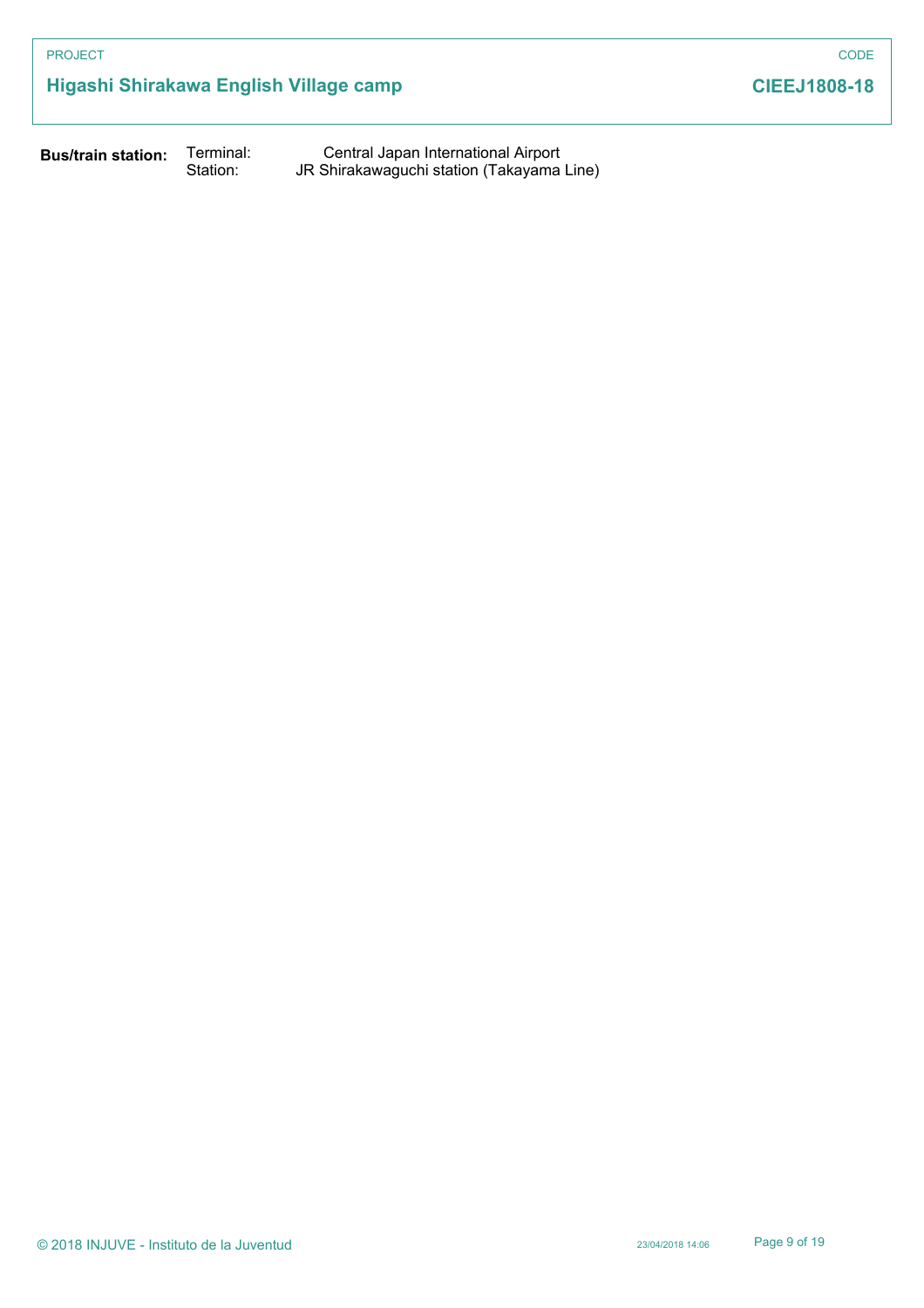**CODE** 

## **Project details**

|                       | <b>Code: CIEEJ1811-18</b>                                                               |                        | <b>Date:</b> $2018-08-21/2018-08-30$ | <b>Total places: 2</b> | Age: 18 - 25 |  |  |
|-----------------------|-----------------------------------------------------------------------------------------|------------------------|--------------------------------------|------------------------|--------------|--|--|
|                       | <b>Name:</b> Running Kids Summer Program with Students of Okayama University of Science |                        |                                      |                        |              |  |  |
|                       | Type of work: Educational (EDU) - Language camp (LANG)                                  |                        |                                      |                        |              |  |  |
| <b>Country: JAPÓN</b> |                                                                                         |                        |                                      |                        |              |  |  |
|                       | <b>Location: KURASHIKI, OKAYAMA</b>                                                     |                        |                                      |                        |              |  |  |
|                       | <b>Address: Kurashiki, OKAYAMA</b>                                                      |                        |                                      |                        |              |  |  |
| Email:                |                                                                                         |                        |                                      | <b>Phone Number:</b>   |              |  |  |
| Web:                  |                                                                                         |                        |                                      |                        |              |  |  |
| Fee:                  | $0.0$ EUR                                                                               | Languages: English,jap |                                      |                        |              |  |  |

## **Description**

## **Partner:**

Last year, a very passionate university professor from Okayama University of Science launched this project together with CIEE Japan. Her vision is to give her students (many are in education major) more chance to open their eyes to the outside of the world and to use English as a tool to understand people from a variety of background. By committing deeply in a camp, students will actively involve with the training and find many positive things to become a professional teacher in their future.

### **Work:**

First half project is based on Kurashiki City and the volunteers move to Kibi Youth Outdoor Learning Center bus for camping.

- In cooperation with Japanese university students from Okayama University of Science (About 20 students), volunteers manage and plan cross cultural communication seminar& English education seminar for Japanese children (elementary school students)

¿A camp leader will also be selected by the university.

- Cultural exchange with children at local high school and children center
- Cleaning and pulling weeds at youth center
- Join the event of learning Japanese culture held by Japanese students

## **Accomodation and food:**

International academic exchange center on campus (20th August-25th August) National KIBI Youth Outdoor Learning Center (26th August-29th August)

Bed rooms, shower (with bath tab 20-25 Aug/large public bath 26-29 Aug), laundromat at within 10-min-walking distance (20-25 Aug), restroom. Deli at 10-min-walking distance (20-25 Aug) , No Free Wifi and kitchen.

Meals will be provided except for on the weekend of 25th and 26th Aug Not available for vegetarian and people who have food allergy.

## **Location and leisure:**

Okayama city is the capital city of Okayama Prefecture in the Chugoku region of Japan. Although the accommodation is located in rural area, it is very comfortable to live as it is not as busy as other metropolitan cities. It is also accessible to Shikoku, Sanyo and Kansai area. Those for who want to explore those areas can visit there after the project. You will be able to have experience modern Japanese culture through interaction with local people. They give a friendly welcome to you. Okayama is very safe area and really nice place to stay.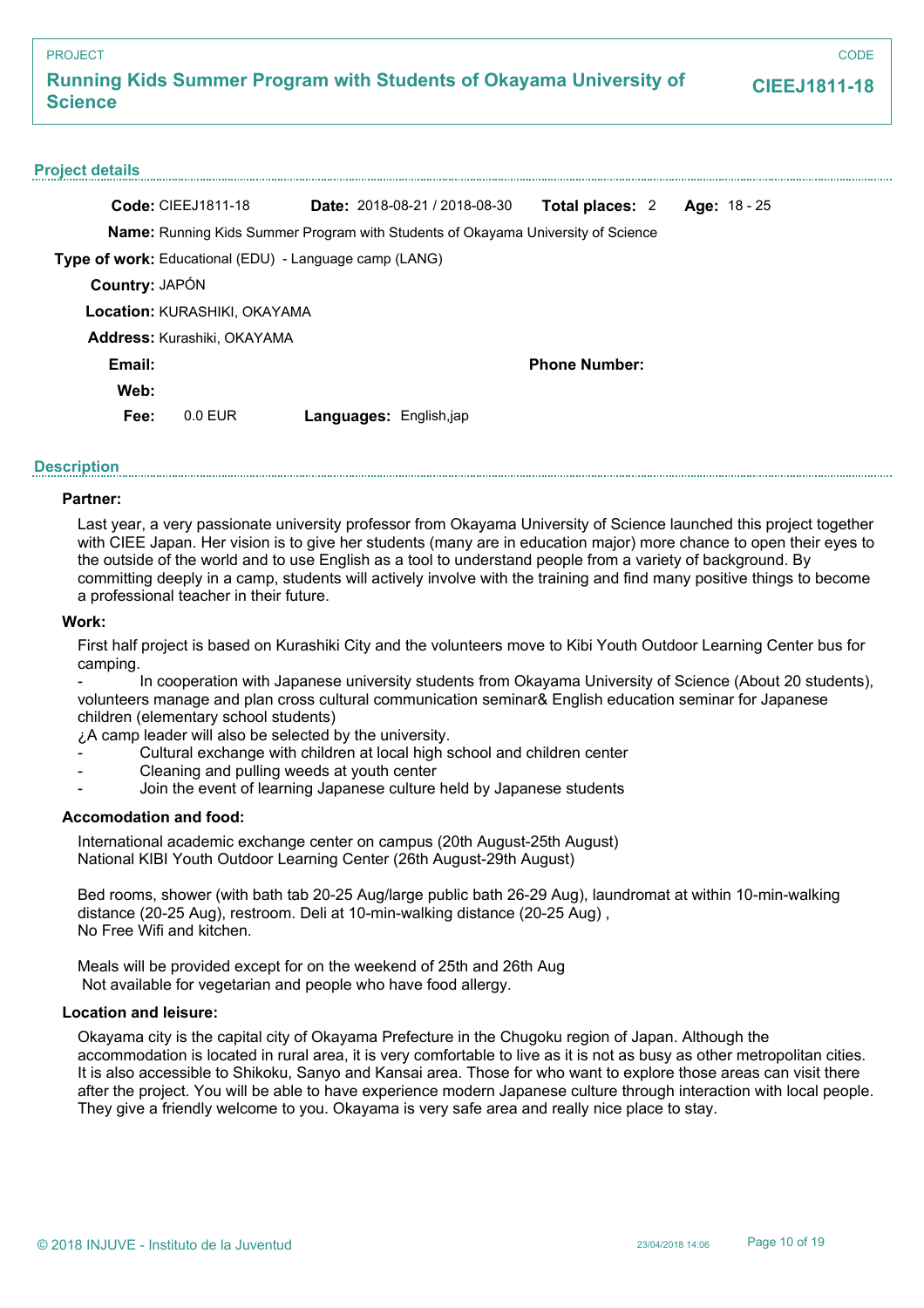## **Running Kids Summer Program with Students of Okayama University of Science**

**CODE** 

## **Requirements:**

A motivation letter (more than 10 sentences long) is required. Please include your interest, motivation, experience and strength of yourself in English or Japanese.

Volunteer should bring clothes suitable for the work, shoes, hat/cap, bug protected spray, medicine for insect bites, cold and painkiller, bath towels, facial towels, toothpaste, brush, shampoo and conditioner, seasonings that represent your country (salt, garlic, paste, sauce or pepper) Prepare for presentation about your country. Also please bring some English textbooks you used in junior high school or high school of your country. A credit card may not be useless in this area. Please prepare at least 30,000 JPY if you want to go sightseeing during free-day.

Volunteers must put off pierces and hide tattoos when visiting schools.

### **Additional information**

## **Location:**

Kurashiki, OKAYAMA

### **How to get**

| Airport: KIX              |                                                                     |
|---------------------------|---------------------------------------------------------------------|
| <b>Bus/train station:</b> | Terminal: Okayama Airport (Domestic)<br>Station: JR Okayama Station |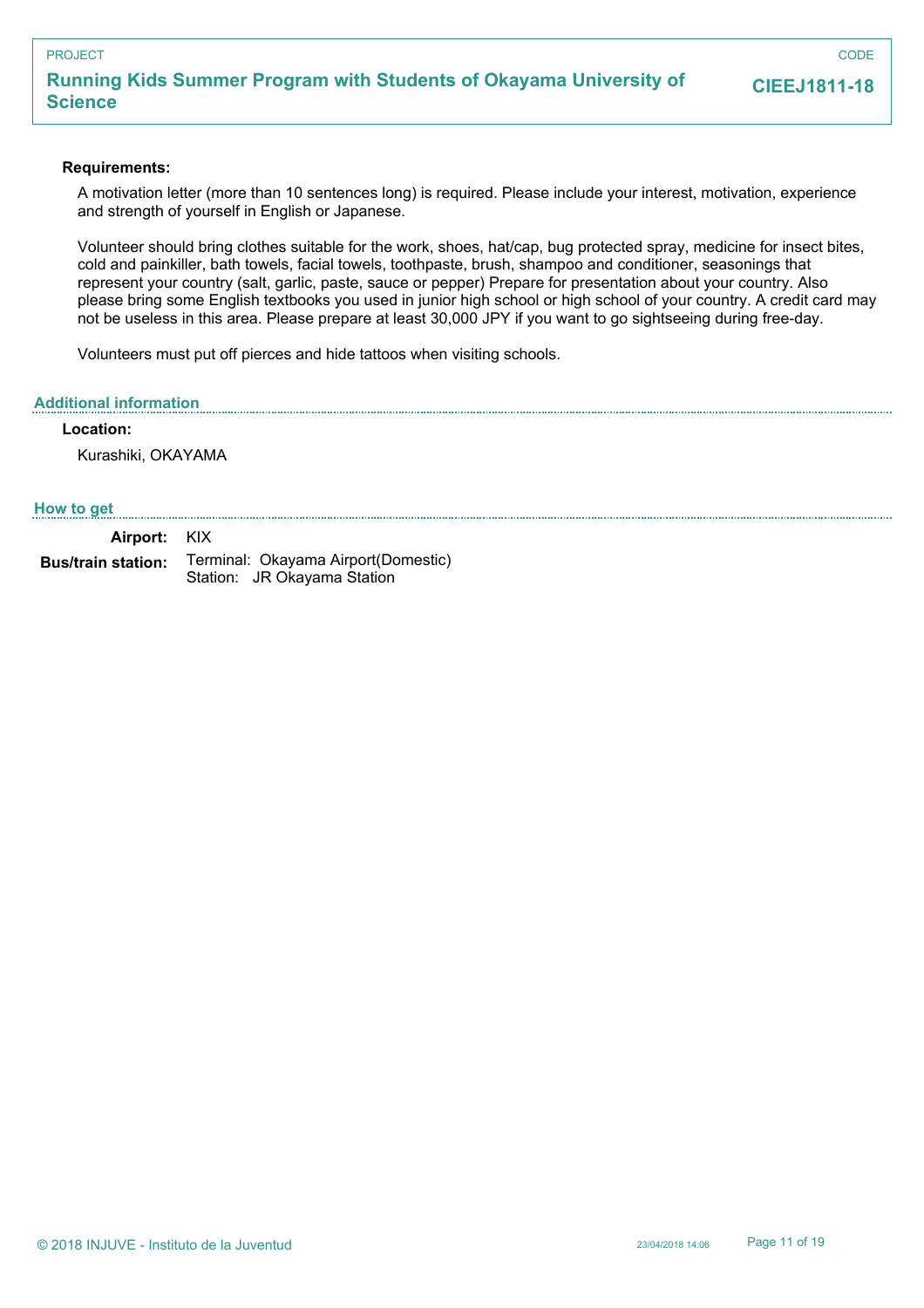# **Outdoor Cultural Exchange with Children and Families**

# **CIEEJ1812-18**

### **Project details**

| <b>Code: CIEEJ1812-18</b>                                |                                                                   | <b>Date:</b> $2018-08-22/2018-08-31$ | <b>Total places: 1</b> | Age: 18 - 30 |
|----------------------------------------------------------|-------------------------------------------------------------------|--------------------------------------|------------------------|--------------|
|                                                          | <b>Name:</b> Outdoor Cultural Exchange with Children and Families |                                      |                        |              |
| Type of work: Work with kids (KIDS) - Manual work (MANU) |                                                                   |                                      |                        |              |
| <b>Country: JAPÓN</b>                                    |                                                                   |                                      |                        |              |
| <b>Location: TOKUYAMA.YAMAGUCHI</b>                      |                                                                   |                                      |                        |              |
| <b>Address: Tokuyama, YAMAGUCHI</b>                      |                                                                   |                                      |                        |              |
| Email:                                                   |                                                                   |                                      | <b>Phone Number:</b>   |              |
| Web:                                                     |                                                                   |                                      |                        |              |
| Fee:<br>$0.0$ FUR                                        |                                                                   | <b>Languages: English,jap</b>        |                        |              |

## **Description**

### **Partner:**

Host organization offers outdoor activities for both adults and children, which include making woodwork, basket wares, building wooden houses and painting, etc. in an environment abundant in nature as big as 20 hectares. Staff in this organization are all senior Japanese volunteers and they work with a philosophy of "A forest sustains people, people sustain a forest". During summer, many children and families visit this place and join the program of various outdoor activities. This summer they plan a 2-Day event that they expect 150-200 visitors. CIEE Japan started this STV back in 2008 and it will be 10th anniversary in this summer.

Fureai-no-Mori Nandemo Kobo official homepage: http://furemori.info/

Fureai-no-Mori Nandemo Kobo official facebook: https://www.facebook.com/furemori/

## **Work:**

Help outdoor activities and preparation for events for children and families.

- help children, families and elders with cooking (pizza, udon and somen noodles etc), making crafts, and so on. Age of participants will range from 5 to 80 years old.

- Attend cultural exchange lesson with local elementary school students (such as singing English songs and Q&A time)

- Maintenance of Fureai-no-Mori (mori means forest in Japanese) forest park and some facilities.

-communicate and exchange ideas with local students

¿Since there are many outdoor activities, work may differ if it rains.

## **Accomodation and food:**

A traditional Japanese house

Japanese TATAMI room with futon mattress, washer, kitchen, Western lavatory, shower. No internet access, Convenience store and supermarket is 5 minutes by car.

Volunteers take turns and cook by themselves. Volunteers are asked to go to the store and do groceries. Not available for vegetarian and people who have food allergy.

### **Location and leisure:**

Shunan-city is located in south-eastern part of Yamaguchi Pref., between the beautiful Seto Inland Sea and hillside. It takes four and a half hours from Tokyo by Shinkansen or one and a half from Yamaguchi Ube Airport by train. During the day-offs, volunteers may participate in a traditional summer "MIKOSHI (portable shrine)" festival with local children. A volunteer needs at least 10,000 JPY in cash if she/he wants to go sightseeing on free-day.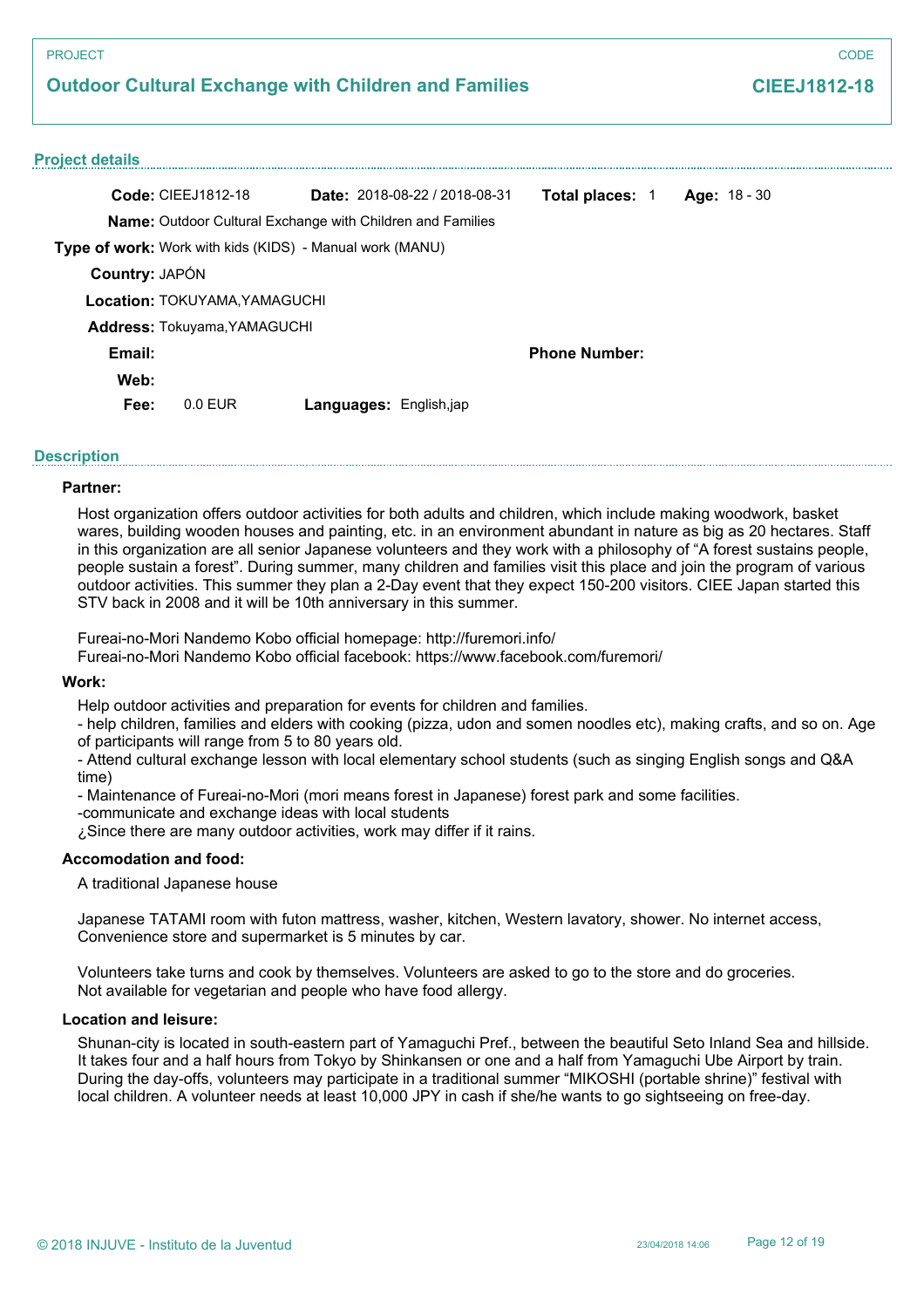# **Outdoor Cultural Exchange with Children and Families**

### **Requirements:**

Clothing suitable for outdoor activities, volunteers will take care of children in the river too (swimwear, shorts pants, T-shirts, sneakers are must) Slippers and sandals are prohibited. Seasonings and some recipes from your country (Please be ready to introduce your home country cuisine to local Japanese people and other international volunteer members), pictures and materials or something you can introduce your hometown, culture, language etc.

## **Additional information**

## **Location:**

Tokuyama,YAMAGUCHI

### **Remarks**

Clothing suitable for outdoor activities, volunteers will take care of children in the river too (swimwear, shorts pants, T-shirts, sneakers are must) Slippers and sandals are prohibited. Seasonings and some recipes from your country (Please be ready to introduce your home country cuisine to local Japanese people and other international volunteer members), pictures and materials or something you can introduce your hometown, culture, language etc.

### **How to get**

**Airport:** KIX Yamaguchi Ube Airport (DOMESTIC) **Bus/train station:**

Station: JR Tokuyama Station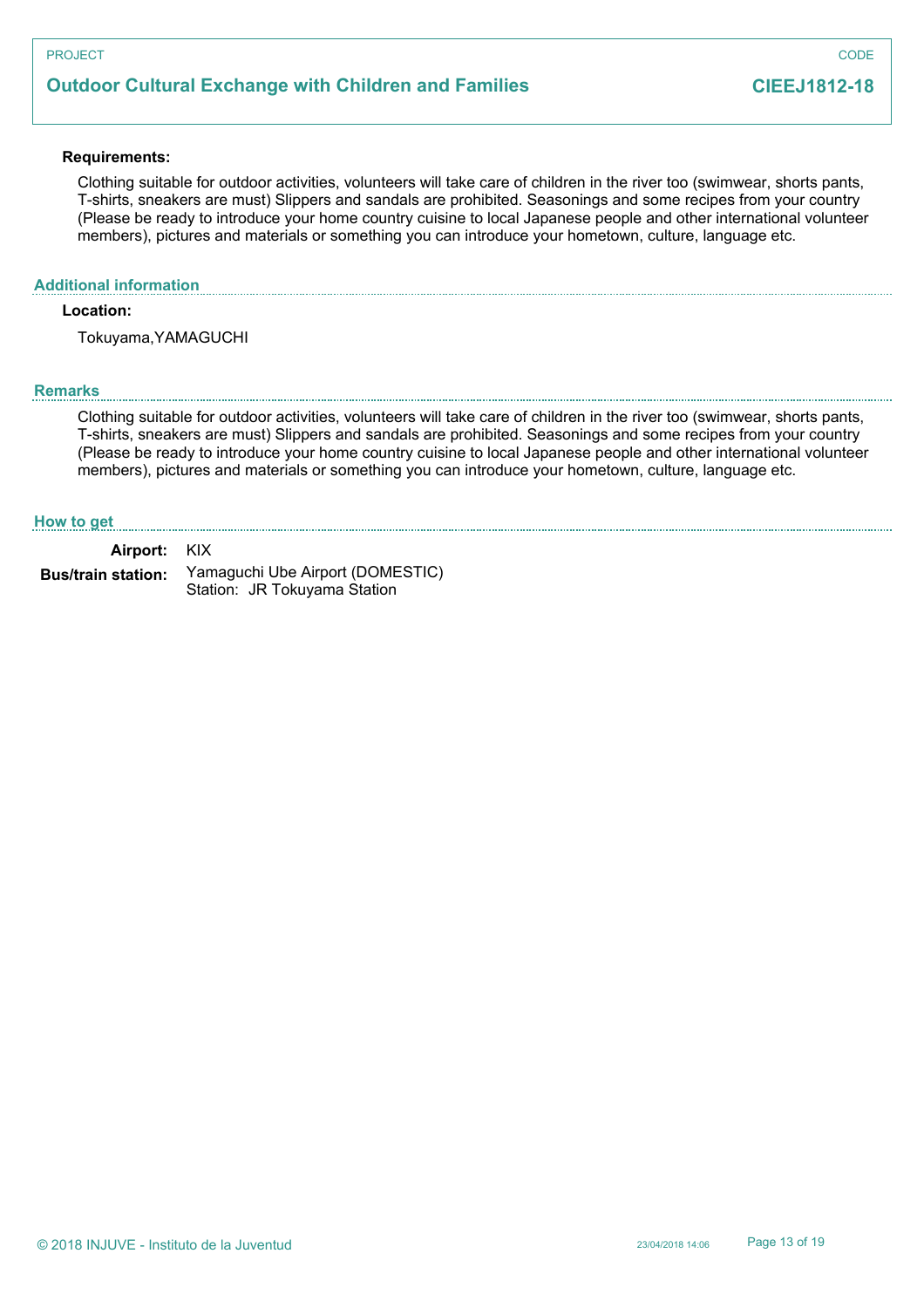## **Hanawa (Fukushima)**

### **Project details**

| <b>Date:</b> $2018-08-04/2018-08-18$           | Total places: 2      | Age: 18 - 30 |
|------------------------------------------------|----------------------|--------------|
|                                                |                      |              |
| Type of work: Festival (FEST) - Art type (ART) |                      |              |
|                                                |                      |              |
|                                                |                      |              |
|                                                |                      |              |
|                                                | <b>Phone Number:</b> |              |
|                                                |                      |              |
| <b>Languages: English</b>                      |                      |              |
|                                                |                      |              |

### **Description**

### **Partner:**

This project has been organized together with a local NGO for community development named KOBOSHA since 1996. Volunteer will join the summer festival called 'TORO NAGASHI' that is a memorial service for ancestors by making lanterns named TORO and floating them down a river. Volunteers will make large TORO (2 x 2 meters) for the festival in this workcamp. Project aims to mobilize the local community with workcampers. Through workcamps, the local community will be much more activated, redeveloping pride for their community and revival FUKUSHIMA!

### **Work:**

Volunteer will mainly help and join the festival by making four big lanterns 'TORO' (2 x 2 meters) and hundreds of small lanterns together with local students. You can design your own large 'TORO' in this festival. It will be physically challenging work.

### **Accomodation and food:**

Local community building, very simple life style. Volunteer stay a Japanese style room. Share room. Meals will be cooked by volunteers by turns. Sleeping bag is necessary.

### **Location and leisure:**

Small town in the southern part of Fukushima. the population is about 9,000. The town is famous for beautiful flower, named Dahlia in Aug. to Oct.

#### **Requirements:**

Interest in Japanese culture, making big lanterns ('TORO') and working with locals!

### **Additional information**

## **Location:**

Hanawa

### **Remarks**

Other activities:Experience of Japanese Drum, sports, exchange parties, hot spring, etc.

#### **How to get**

**Airport:** NRT The nearest international airport is in Tokyo (Narita/Haneda). 5 hours from Tokyo by bus. You need to arrive at Narita airport by 07:30 on first day and can leave there after 20:00 on last day. **Bus/train station:**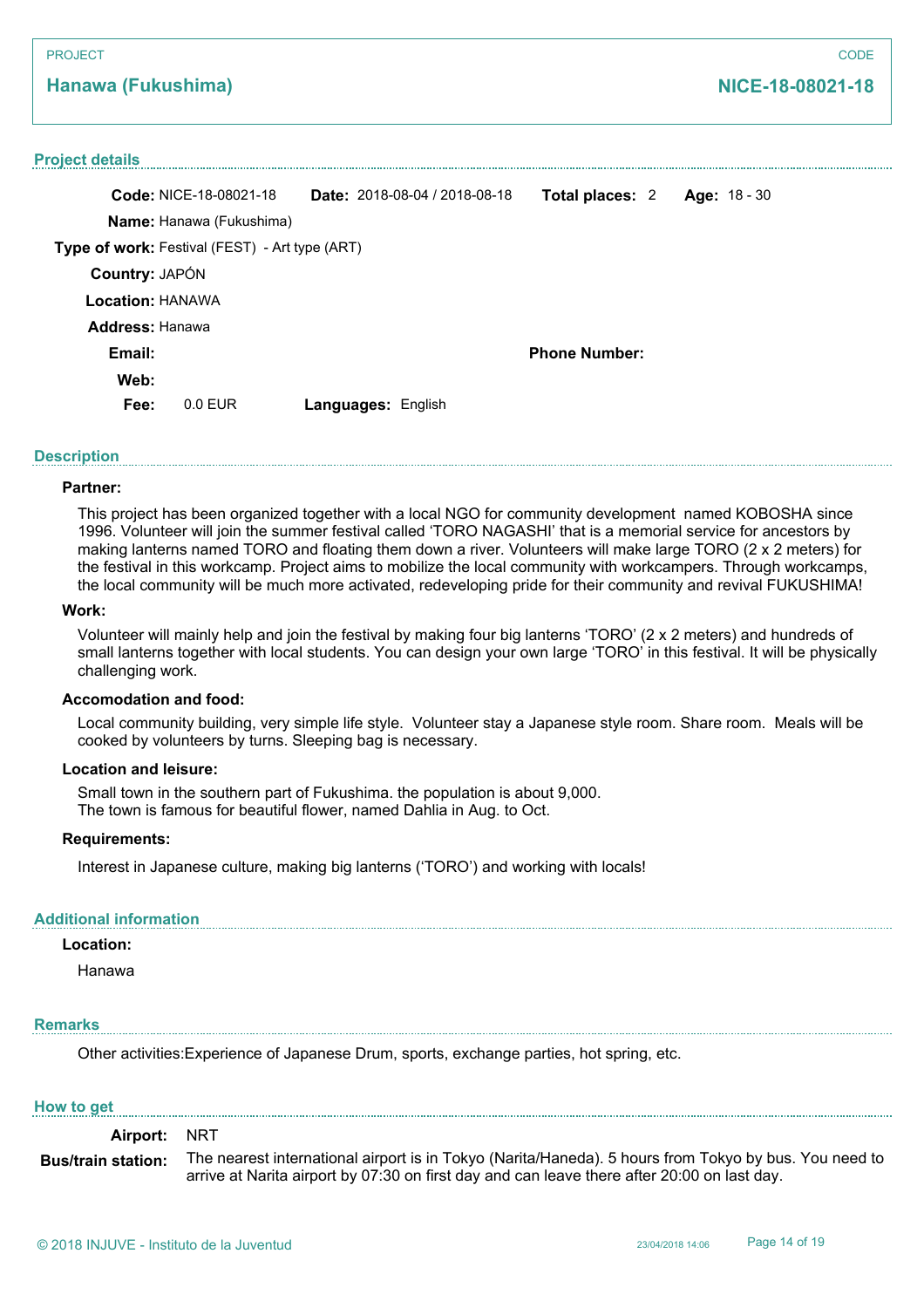## **Aso (Kumamoto)**

## **Project details**

|                           | <b>Code: NICE-18-08041-18</b> |                           | <b>Date:</b> 2018-08-04 / 2018-08-17                                              | Total places: 2      | Age: 18 - 30 |
|---------------------------|-------------------------------|---------------------------|-----------------------------------------------------------------------------------|----------------------|--------------|
|                           | <b>Name:</b> Aso (Kumamoto)   |                           |                                                                                   |                      |              |
|                           |                               |                           | <b>Type of work:</b> Work with kids (KIDS) - Agriculture (AGRI) - Festival (FEST) |                      |              |
| <b>Country: JAPÓN</b>     |                               |                           |                                                                                   |                      |              |
| <b>Location: ASO CITY</b> |                               |                           |                                                                                   |                      |              |
| Address: Aso city         |                               |                           |                                                                                   |                      |              |
| Email:                    |                               |                           |                                                                                   | <b>Phone Number:</b> |              |
| Web:                      |                               |                           |                                                                                   |                      |              |
| Fee:                      | $0.0$ EUR                     | <b>Languages: English</b> |                                                                                   |                      |              |

## **Description**

### **Partner:**

This project has been organized together with a local group formed for this project since 1999. Aso city is located in the center of Kyushu, famous for Mt. Aso, is a large active volcano in Japan. The mountain's caldera, created by multiple gigantic eruption in the distant past, is with a circumference of over 100 kilometers one of the largest in the world. In spite of the wonderful landscape, depopulation is a serious problems here similarly with many other parts of the country side in Japan. This project aims to activate the area by helping some local activities and make opportunities of intercultural exchange between locals and international volunteers.

### **Work:**

Volunteers will help some local activities as the below. 1) Kids camp: Volunteers will support 2 days Kids camp, by playing with them and showing your culture. 2) Summer festival: Volunteers will join traditional summer festival, setting and cleaning up the venue. 3) Environmental preservation: Volunteers will help cutting glasses in the garden of youth center.

### **Accomodation and food:**

Volunteers will stay in a shared room of community center, very simple facility. Please bring your sleeping bag. Meals will be cooked by volunteers by turns.

### **Location and leisure:**

Aso in Kumamoto pref. is a city with rich nature. Aso-Kuju National Park is one of Japan's oldest national park. Volunteers can enjoy splendid view of Mt. Aso and natural hot spring!

## **Requirements:**

Interest in revitalization the community, and activities with children.

### **Additional information**

## **Location:**

Aso city

### **Remarks**

Other activities:Local school visit, hot spring, and one-day homestay.

### **How to get**

**Airport:** FUK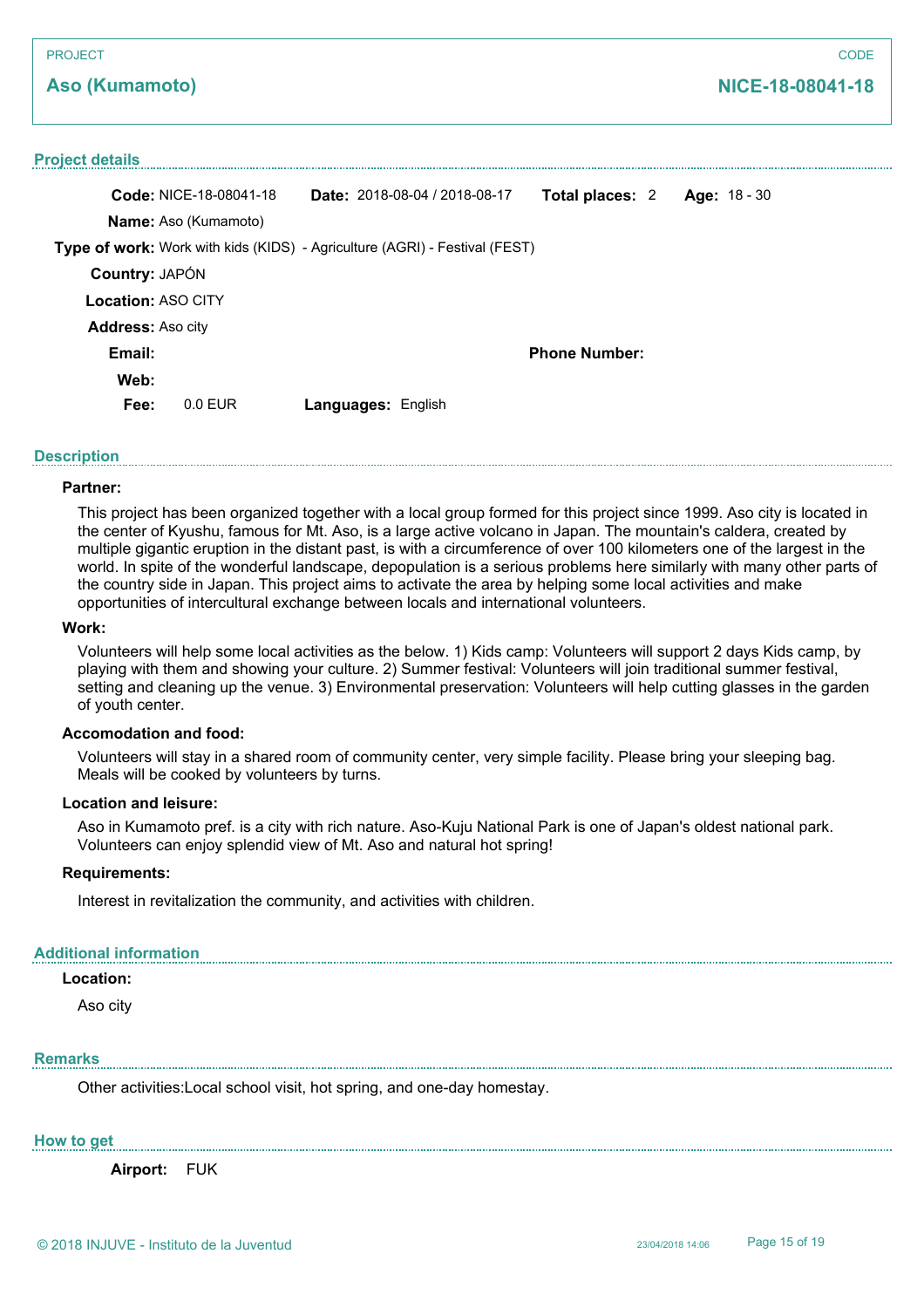| <b>PROJECT</b>            | <b>CODE</b>                                                                                                                                                                                               |
|---------------------------|-----------------------------------------------------------------------------------------------------------------------------------------------------------------------------------------------------------|
| Aso (Kumamoto)            | NICE-18-08041-18                                                                                                                                                                                          |
| <b>Bus/train station:</b> | The nearest international airport is Fukuoka airport. From Fukuoka to the meeting point, it takes 3<br>hours by express train. You need to arrive in Fukuoka by 09:00 AM on first day and can leave after |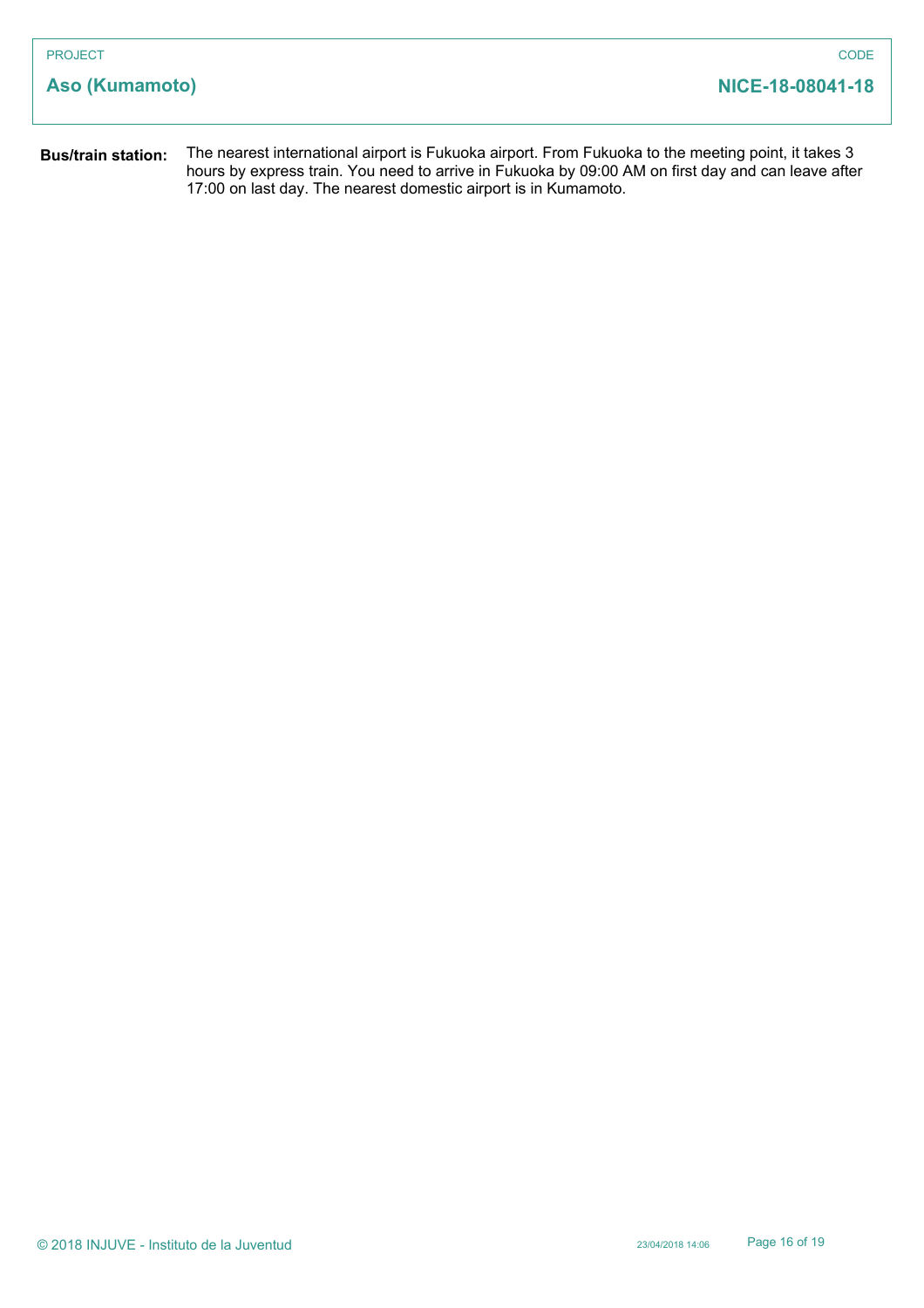## **Wazuka (Kyoto)**

### **Project details**

|                         | <b>Code: NICE-18-08111-18</b>                      |                    | Date: 2018-08-11 / 2018-08-26 | Total places: 2      | Age: 18 - 30 |  |
|-------------------------|----------------------------------------------------|--------------------|-------------------------------|----------------------|--------------|--|
|                         | <b>Name:</b> Wazuka (Kyoto)                        |                    |                               |                      |              |  |
|                         | Type of work: Agriculture (AGRI) - Cultural (CULT) |                    |                               |                      |              |  |
| <b>Country: JAPÓN</b>   |                                                    |                    |                               |                      |              |  |
| <b>Location: WAZUKA</b> |                                                    |                    |                               |                      |              |  |
| <b>Address: Wazuka</b>  |                                                    |                    |                               |                      |              |  |
| Email:                  |                                                    |                    |                               | <b>Phone Number:</b> |              |  |
| Web:                    |                                                    |                    |                               |                      |              |  |
| Fee:                    | $0.0$ EUR                                          | Languages: English |                               |                      |              |  |

## **Description**

### **Partner:**

This workcamp has been organized with a Non-profit organization for the study of producing organic Japanese tea since 2001. There are some farmers who produce organic tea in Wazuka town. The situation of organic farming within Japan is still very challenging, so that getting help from volunteers is important. The brand of the tea in Wazuka is getting famous and the farmers are hoping that this tea will make this rural area famous enough to invite tourists. Volunteers will also learn about the history of tea in Japan!

### **Work:**

Volunteers will help tea farmers to take care of organic farms. Weeding is one of the most important and needed works. We will also organize one day event in Wazuka for cultural exchange such as cooking and sharing international meals, playing games, and music, etc. The event will be a chance to interact with local people and make them open-minded to international relationships.

## **Accomodation and food:**

Volunteers will stay public house. Meals will be cooked by volunteers by turns. Sleeping bag is necessary.

## **Location and leisure:**

The most southern part of Kyoto prefecture, close to Nara prefecture.

### **Requirements:**

Interested in Japanese culture, positive attitude to work outside in hot weather

### **Additional information**

### **Location:**

Wazuka

## **Remarks**

Other activities:Exchange parties, experiencing Japanese culture(especially tea), home stay, etc.

### **How to get**

| Airport: KIX              |                                                                                                                                                                                                                                                                                                  |
|---------------------------|--------------------------------------------------------------------------------------------------------------------------------------------------------------------------------------------------------------------------------------------------------------------------------------------------|
| <b>Bus/train station:</b> | Kansai international airport (KIX-Osaka). From Osaka city to the meeting point, it takes 1 hour by<br>train. You need to arrive at KIX by 10:00 on Aug. 11 and can leave there after 17:00 on Aug. 26. From<br>Tokyo to Osaka, 5 hours by bullet train (Shinkansen) or 11 hours by midnight bus. |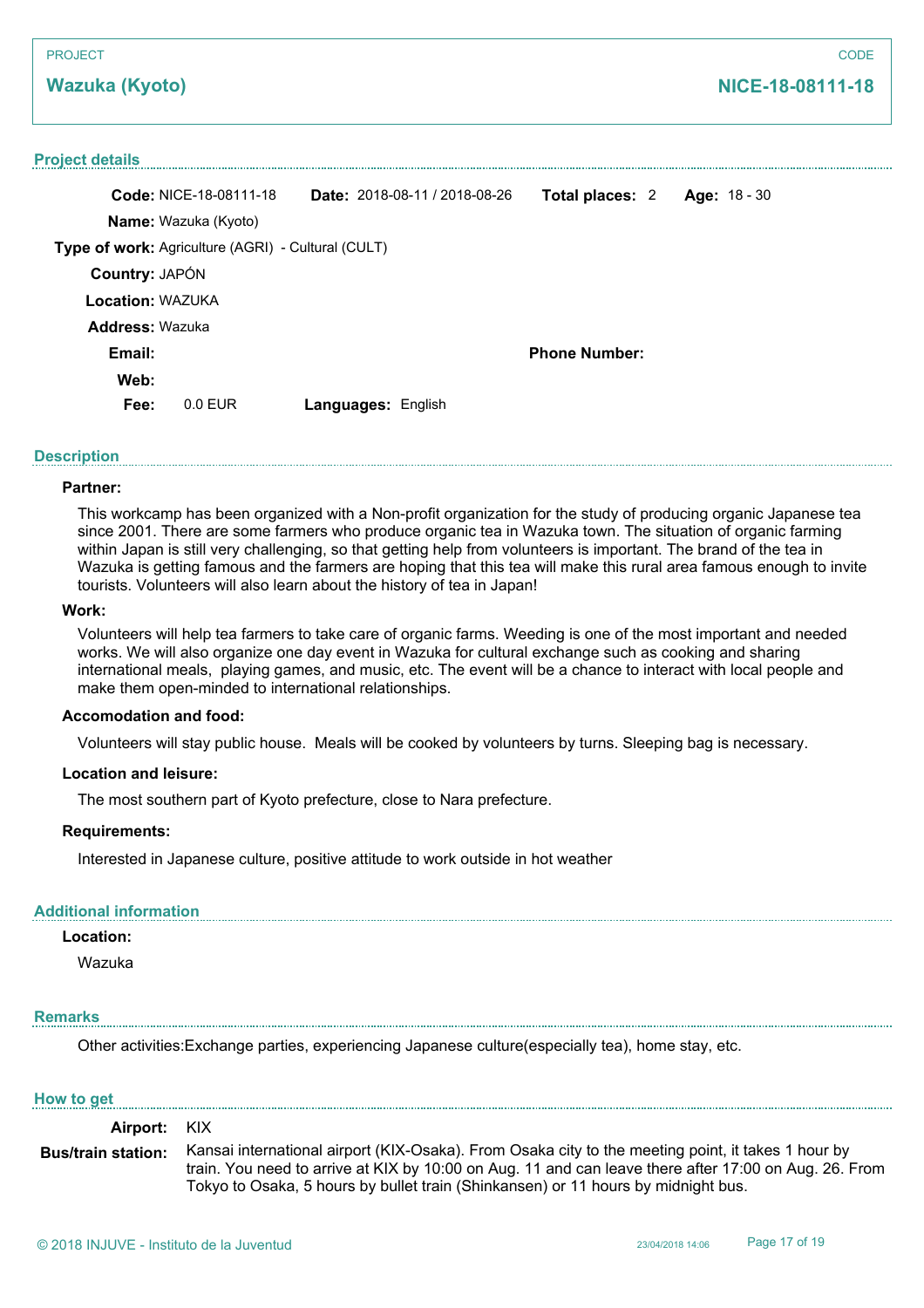## **Hoshino (Fukuoka)**

### **Project details**

|                   | <b>Code: NICE-18-08151-18</b>                        | <b>Date:</b> $2018-08-15/2018-08-30$ | <b>Total places: 1</b> | Age: 18 - 30 |
|-------------------|------------------------------------------------------|--------------------------------------|------------------------|--------------|
|                   | <b>Name:</b> Hoshino (Fukuoka)                       |                                      |                        |              |
|                   | Type of work: Environmental (ENVI) - Cultural (CULT) |                                      |                        |              |
| Country: JAPÓN    |                                                      |                                      |                        |              |
| Location: HOSHINO |                                                      |                                      |                        |              |
| Address: Hoshino  |                                                      |                                      |                        |              |
| Email:            |                                                      |                                      | <b>Phone Number:</b>   |              |
| Web:              |                                                      |                                      |                        |              |
| Fee:              | $0.0$ EUR                                            | Languages: English                   |                        |              |
|                   |                                                      |                                      |                        |              |

## **Description**

### **Partner:**

This project has organized together with a local group formed for this project since 1999. Hoshino village has received the first prize at the national contests for visibility of beautiful stars in the sky and terraced paddy fields. In spite of the town's natural heritage, depopulation, especially of youth, is a serious problem here similarly with many other parts of the country side in Japan. This project aims to activate Hoshino village by helping forest conservation and organizing cultural exchange events with locals and international volunteers.

### **Work:**

Volunteers will work in the forests for helping maintenance by cutting underbrush with instruction by the local Forestry Cooperative. Volunteers will also do some various work needed in the community such as cleaning activity, cutting glass in public institutions. Organizing cultural event with locals is also one of the important role of volunteers.

### **Accomodation and food:**

Volunteers will stay in a shared room of community center. Meals will be cooked by volunteers by turns. Volunteers needs to bring own sleeping bag (and mattress if they want). Volunteers need to enjoy staying in a simply basic accommodation.

### **Location and leisure:**

Hoshio village is a small but beautiful place surrounded by mountains, about 50 km southeast of Fukuoka. It is famous for production of tea leaves named 'Hoshino-cha' and beauty of starry sky.

### **Requirements:**

Interest in preservation of forest is required. Volunteers need to enjoy simple lifestyle!

### **Additional information**

## **Location:**

Hoshino

### **Remarks**

Other activities:Star watching, hot spring, cultural learning about Japanese tea, and so on. Volunteers can also enjoy cooking Japanese traditional food with local people.

### **How to get**

**Airport:** FUK